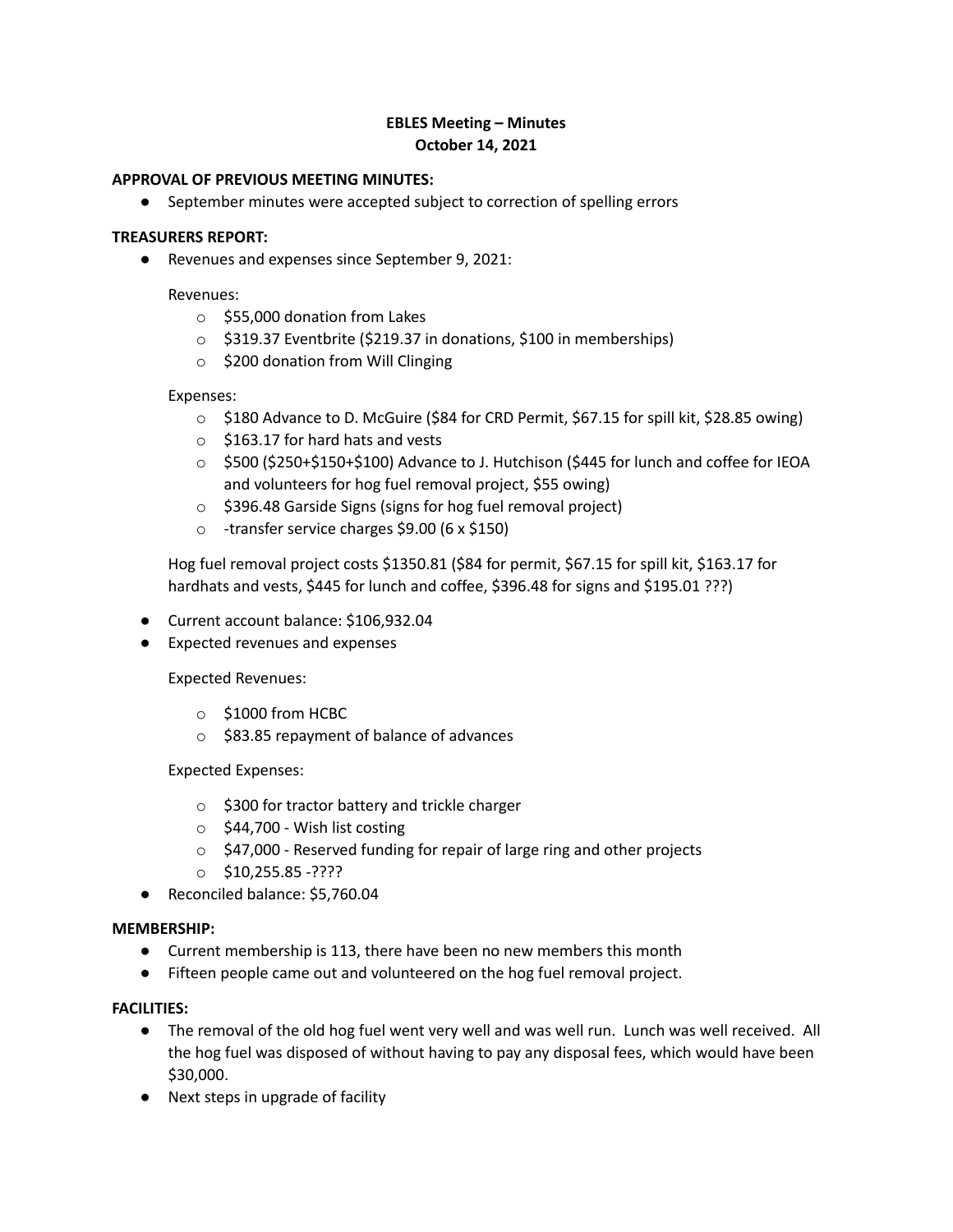- $\circ$  Purchase of an 8-foot gate for machinery access opening It was agreed that Jennie and Dianne would purchase an 8-foot gate to close the opening to the large ring. It is expected to cost about \$350.
- $\circ$  It was agreed that a sign should be put up telling people to stay out of the large ring.
- $\circ$  Purchase of electric blower(s)- It was agreed that we should buy a medium quality home blower. It was agreed that Jennie would gather more information on various brands of electric leaf blowers and email the information to executive members to get a decision on which one to buy.
- $\circ$  Grading of clay base Laura will talk to Mark Volk about arranging to get the clay base graded.
- $\circ$  Footing choices It was agreed that most people want sand. A final decision is not needed until the spring so it will be revisited then.
- $\circ$  Plans for putting in new footing Laura will phone Wendy to get email confirmation that IEOA will volunteer to do the work of putting the new footing in.
- $\circ$  Harrow It was suggested that we should sell the C-rake harrow and buy a new one or try to make the C-rake work. Dick offered and it was agreed that we would borrow the chain link harrow and try it out on the weekend. Further discussion on the harrow tabled to next week.
- o Pony wall/kick board choices tabled to next meeting
- $\circ$  Fencing options tabled to next meeting
- $\circ$  Top up of small sand ring It was agreed that 1 inch of fairway sand should be added to the sand ring. It was agreed that Jennie would arrange to have one load of fairway sand delivered by Andy Slinger Service after next weekend preferably on a Saturday. After the first load we will reassess and determine if a second load is needed.
- $\circ$  Turtles We need to talk to the turtle people about preventing the turtles from nesting in the sand ring and about when we can work on the round pen without impacting the turtles. Ted will contact the turtle people.
- $\circ$  Dressage surrounds It was agreed that we will not buy dressage surrounds. We don't have the space to store them, and we can rent LIEC's set.
- o Addition of crusher dust on walkways Tabled to next meeting
- $\circ$  Sprinklers Tabled to next meeting
- $\circ$  Rebuilding of round pen Tabled to next meeting

## **FUND RAISING:**

- Capital Project Grant status no news
- $\bullet$  Federal Grant status no news
- Island Equipment Owners Association's contribution Mark Volk said that a letter confirming that IEOA will put the footing in in the spring is on its way.
- Silent Auction Jennie is working on setting up the silent auction. She needs help with data entry, picking things up and taking pictures of items. Helen will help with data entry. Dianne said she would help with picking things up and taking pictures. Helen has made a poster which Jennie showed to people at the meeting. Jennie will send out a list of silent auction items. A description and sales pitch are needed for each item: Helen will help with this.

#### **TRAILS:**